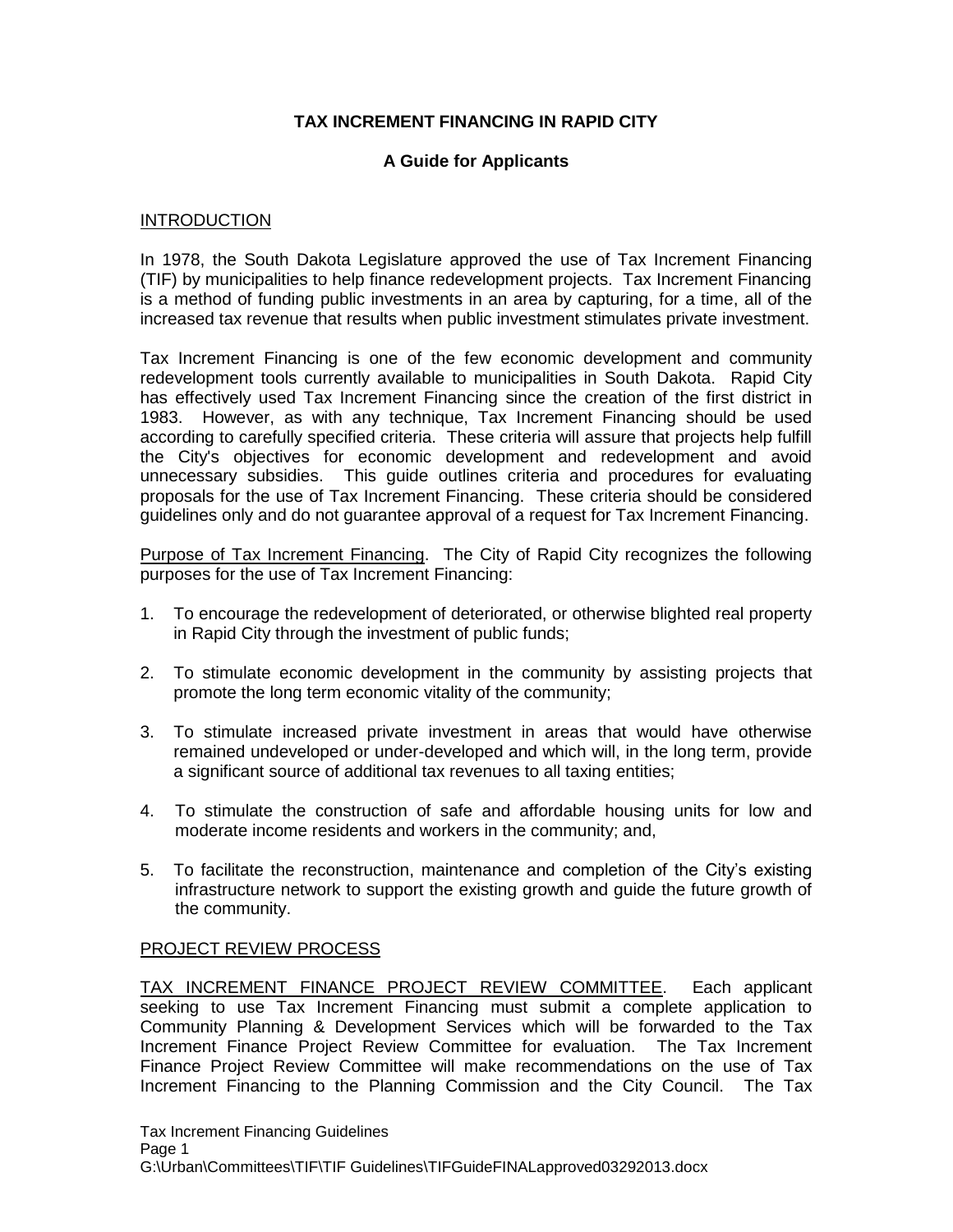Increment Finance Project Review Committee consists of the following seven members: two City Council members appointed by the Mayor and Council leadership; two Planning Commission members appointed by the Mayor; Economic Development Partnership President or his/her representative; one representative of the Rapid City Area School District or his/her representative appointed by the School Board President; and, one representative of the Pennington County Board of Commissioners or his/her representative appointed by the Pennington County Board of Commissioners.

The applicant and his designees shall meet with the Tax Increment Finance Project Review Committee to present the proposed Tax Increment District, Project Plan and/or Project Plan revisions. The meeting of the Tax Increment Finance Project Review Committee shall be a public meeting at which minutes will be taken and streaming audio recorded and made available to the public. Notice of the meeting shall be given. Public comment on the proposed Tax Increment District, Project Plan and/or Project Plan revisions shall be taken and considered by the Committee. A majority of the Tax Increment Finance Project Review Committee members present at the meeting where the Tax Increment Finance proposal is evaluated must concur for the request to receive a positive recommendation.

Application Requirements. An application for the use of Tax Increment financing must include the following information or the project will not be processed:

- 1. A detailed project description; and,
- 2. Purpose of the Tax Increment Financing; and,
- 3. List of project costs to be funded by the Tax Increment Financing including identification of typical developer costs, exceptional costs and oversizing costs. The applicant shall provide written justification when the sum of the Necessary and Convenient Costs and Contingency Cost line items exceed 10% of the total Project Costs. The proposed project costs shall include an itemized list of all Estimated Costs, including the Professional Fees.; and,
- 4. A preliminary development financing plan, including sources of funds, identification of lender, interest rates, financing costs and loan terms; and,
- 5. The applicant shall identify all persons and entities that have an interest in the project and/or in the entity applying for the tax increment financing district. The disclosures shall require identification of all members of an LLC or LLP, other partners, investors, shareholders and directors of a corporation or any other person who has a financial interest in the project or in the entity applying for the tax increment financing. This provision requires identification of all persons who have an interest in the project, including those whose interest exists through, an LLC, LLP, corporation (whether as a director or shareholder) or other legal entity. The applicant shall be under a continuing obligation to update this disclosure within thirty (30) days of any changes throughout the application process and throughout the life of the developer's agreement. If the applicant is a publicly traded company, the applicant shall be deemed to have complied with this provision if it has provided the City a copy of its most recent annual report with the application; and,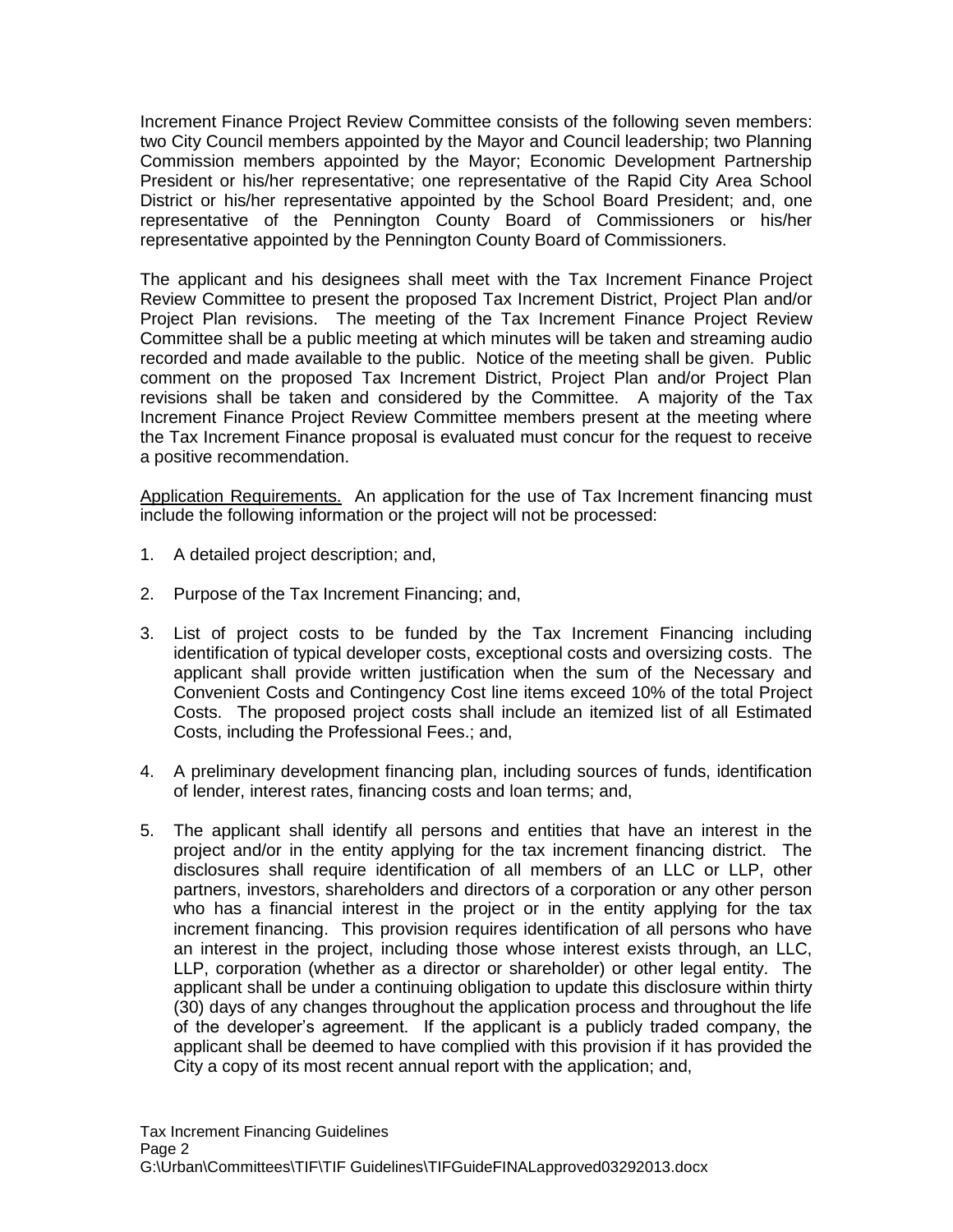- 6. A pro forma indicating projected costs and revenues; and,
- 7. A statement and demonstration that the project would not proceed without the use of Tax Increment Financing; and,
- 8. A statement identifying the specific Statutory Criteria, Other Local and Discretionary evaluation criteria that the applicant believes the request meets; and,
- 9. Conceptual plans, sketches, maps or site plans for the project; and,
- 10. A development time schedule including specific phasing of improvements and project costs; and,
- 11. A list of the specific public improvements and a list of the specific private improvements proposed to be constructed along with the project; and,
- 12. Corporation, LLC, partnership papers or other business documents identifying the parties with ownership interest in the corporation and property involved in the project, including land ownership, contract for deed or other contractual information relating to control of the property and the applicant's ability to complete the project; and,
- 13. A financial statement of the corporation, partnership, or individual for the most recent five years or life of the company; and,
- 14. A copy of the proposed wage scale, employee benefits package, and full and part time employment levels or, in the case of an affordable housing project, a copy of the applicable federal housing grant program; and,
- 15. The applicant shall notify by certified, return receipt mail every owner of property contained within the proposed boundaries of a tax increment district and shall notify by first class mail every owner of property that is adjacent to the proposed boundaries of the tax increment district. The notification shall contain the proposed boundaries as well as a description of the proposed improvements. Community Planning & Development Services shall provide the applicant with a list of property owners to be notified. The return receipts shall be directed to Community Planning & Development Services. The applicant shall pay a fee of \$20.00 per list for the cost of compiling the two property owners lists;
- 16. A \$1,000 non-refundable application fee;
- 17. Other information that may be required by the Tax Increment Finance Project Review Committee.

All applications for Tax Increment Financing must be submitted to Community Planning & Development Services. The Tax Increment Project Review Committee will schedule a meeting within thirty (30) days at which the applicant will present his/her project and financing request.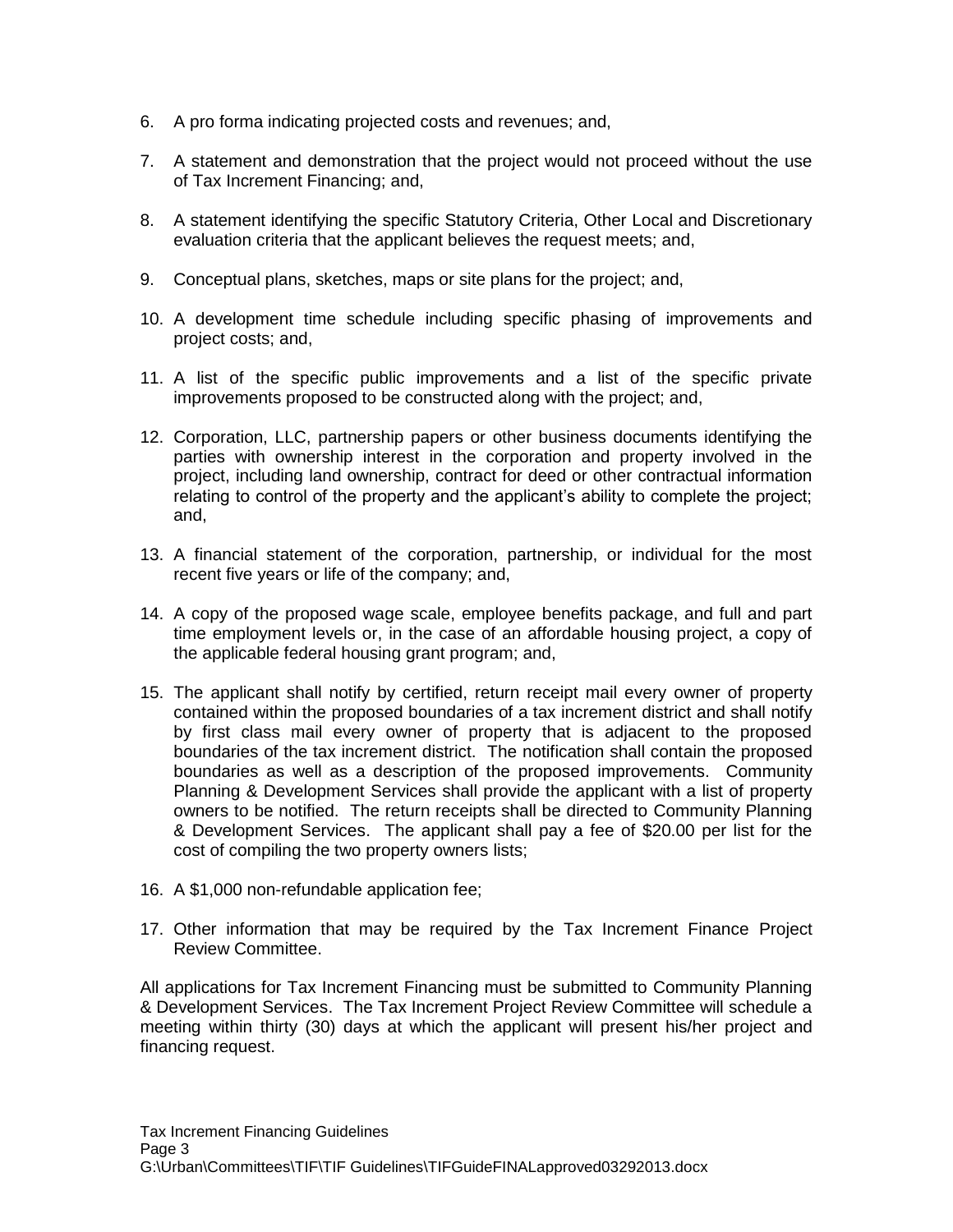Criteria for Evaluation. Projects applying for assistance through Tax Increment Financing must qualify by meeting certain criteria. Some criteria are statutory and must be met in order for the City to establish a Tax Increment Financing District. Others are discretionary, and enable the City to determine the benefits of the project. The project application must demonstrate how the project meets the required criteria. However, in all cases, the decisions to create a Tax Increment Financing District and to enter into a developer's agreement with any applicant are wholly discretionary. There is no right for an applicant to have a Tax Increment Financing District created or to have the City enter into a developer's agreement.

## Statutory Criteria

## **SDCL 11-9-8. Findings required as to blighted areas—Likelihood of enhanced value from improvements.**

To implement the provisions of this chapter, the resolution required by 11-9-5 shall contain findings that:

- (1) Not less than twenty-five percent, by area, of the real property within the district is a blighted area; and
- (2) The improvements of the area is likely to enhance significantly the value of substantially all of the other real property in the district.

It is not necessary to identify the specific parcels meeting the criteria. No county may create a tax incremental district located, in whole or in part, within a municipality, unless the governing body of such municipality has consented thereto by resolution.

## **SDCL 11-9-9. Areas conducive to disease or crime defined as blighted.**

Any area, including slum area, in which the structures, buildings or improvements, by reason of:

- (1) Dilapidation, age, or obsolescence;
- (2) Inadequate provisions for ventilation, light, air, sanitation, or open spaces;
- (2) High density of population and overcrowding;
- (4) The existence of conditions which endanger life or property by fire and other causes; or
- (5) Any combination of such factors;

are conducive to ill health, transmission of disease, infant mortality, juvenile delinquency, or crime, and which is detrimental to the public health, safety, morals, or welfare, is a blighted area.

## **SDCL 11-9-10. Developed areas impairing growth defined as blighted.**

Any area which by reason of:

- (1) The presence of a substantial number of substandard, slum, deteriorate, or deteriorating structures;
- (2) Predominance of defective or inadequate street layouts;
- (3) Faulty lot layout in relation to size, adequacy, accessibility, or usefulness;
- (4) Insanitary or unsafe conditions;
- (5) Deterioration of site or other improvements;
- (6) Diversity of ownership, tax, or special assessment delinquency exceeding the fair value of the land;
- (7) Defective or unusual conditions of title;
- (8) The existence of conditions which endanger life or property by fire and other causes; or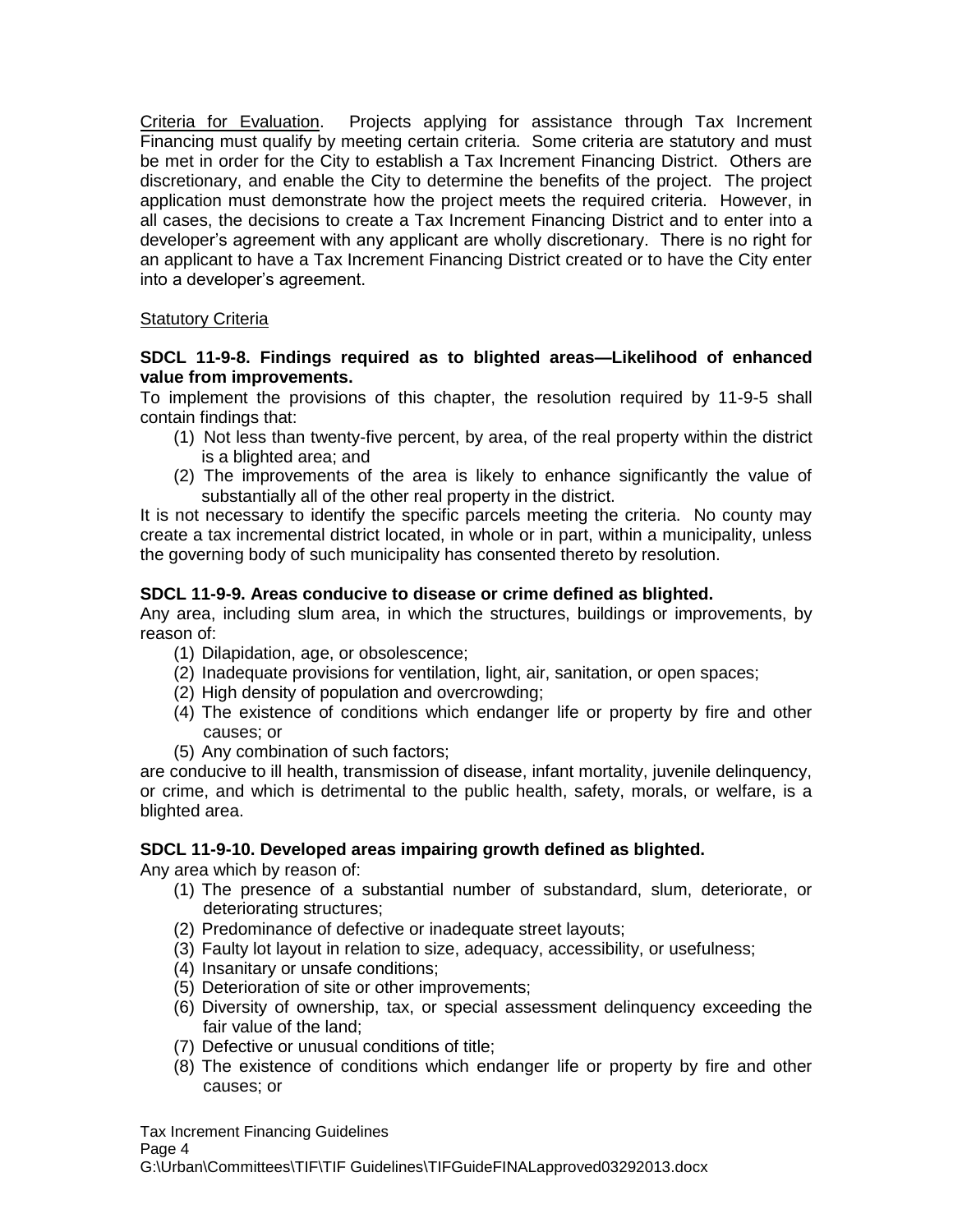#### (9) Any combination of such factors;

substantially impairs or arrests the sound growth of a municipality, retards the provision of housing accommodations, or constitutes an economic or social liability and is a menace to the public health, safety, morals, or welfare in its present condition and use, is a blighted area.

### **SDCL 11-9-11. Open areas impairing growth defined as blighted.**

Any area which is predominantly open and which because of obsolete platting, diversity of ownership, deterioration of structures or of site improvements, or otherwise, substantially impairs or arrests the sound growth of a municipality, is a blighted area.

#### In addition, a project must meet two of the following six criteria:

- 1. The project must demonstrate that it is not economically feasible without the use of Tax Increment Financing. In addition, if the project has site alternatives, the proposal must demonstrate that it would not occur in Rapid City without Tax Increment Financing.
- 2. The project will eliminate actual or potential hazard to the public. Hazards may include condemned or unsafe buildings, sites, or structures.
- 3. The project will not provide direct or indirect assistance to retail or service businesses competing with existing businesses in the Rapid City trade area.
- 4. The project will bring new or expanded employment opportunities as demonstrated by proposed wage scales, employee benefits and mixture of full and part-time employees.
- 5. The project will result in additional redevelopment in the following Tax Increment Financing Target Areas:
	- A. Downtown District (see Appendix A for description)
- 6. The project will result in the construction of affordable housing units defined as housing where the occupant is paying no more than thirty percent (30%) of gross income for housing costs including utilities and complies with the following requirements:
	- A. Affordable housing projects must target residents at or below eighty percent (80%) of median income with rents at thirty percent (30%) of the tenants income or the Fair Market Rent (FMR) for the Section 8 Program whichever is greater. A minimum of 51% of the dwelling units of the proposed development shall be occupied by households meeting this income guideline;
	- B. Affordable housing is required to remain affordable as defined above for ten (10) years. If affordability is less than ten (10) years, repayment of prorata share of increment benefit will be due and payable to the City.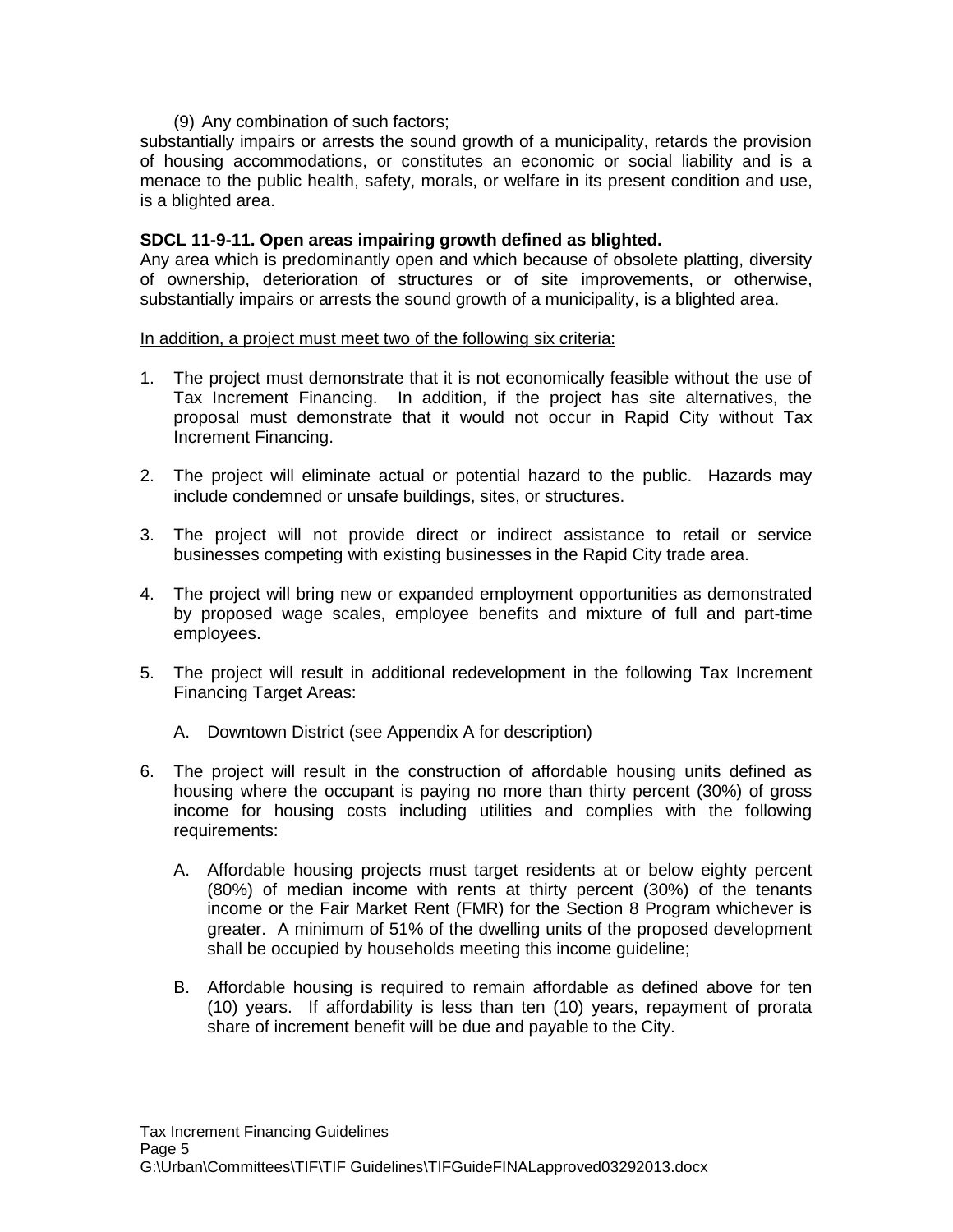## Additional Local Criteria.

- 1. The project must comply with the adopted Comprehensive Plan and all other appropriate plans and regulations.
- 2. The use of Tax Increment Financing for the project will not result in the net loss of pre-existing tax revenues to the City and other taxing jurisdictions.
- 3. Allowable Project Costs: To accomplish the purposes of Tax Increment Financing, the following costs are determined to be allowable costs:
	- 1. Oversizing costs for sewer, water and streets required by the City of Rapid City;
	- 2. Extension of off-site sewer, water, street and public improvements to the development site;
	- 3. Oversizing costs for storm drainage detention and transmission facilities to accommodate storm water runoff beyond that generated by the development;
	- 4. Reconstruction of existing streets, water, sewer, sidewalks or other public infrastructure;
	- 5. Regional lift stations, pump stations or other public facilities to be owned by the City of Rapid City;
	- 6. Public playgrounds, parks and recreational improvements to be owned by the City of Rapid City;
	- 7. Demolition costs for the removal of existing structures or infrastructure;
	- 8. Interest and financing fees;
	- 9. Imputed administrative fees due to the City;
	- 10. Removal and replacement of contaminated soils;
	- 11. Professional service fees limited to engineering, design, survey and construction management associated with the allowable project costs; and,
	- 12. Costs, at the discretion of the governing body, which are found to be necessary or convenient to the creation of the Tax Incremental District or the implementation of the Project Plan.

Project Costs Not Allowed: The following costs are not allowed unless specifically authorized by the Rapid City Council:

- 1. Acquisition of equipment or other permanent fixtures;
- 2. Private Development site improvements including but not limited to parking lots, landscaping, driveways, site lighting, sidewalks, signs, grading and fill;
- 3. Real property assembly costs including land acquisition;
- 4. Clearing and grading of land;
- 5. Relocation costs;
- 6. Organizational costs;
- 7. Professional service fees including engineering, design, survey and construction management fees associated with project costs not allowed as part of the Project Plan;
- 8. Alteration, remodeling, repair or reconstruction of existing buildings or structures; and,
- 9. Legal and developer fees.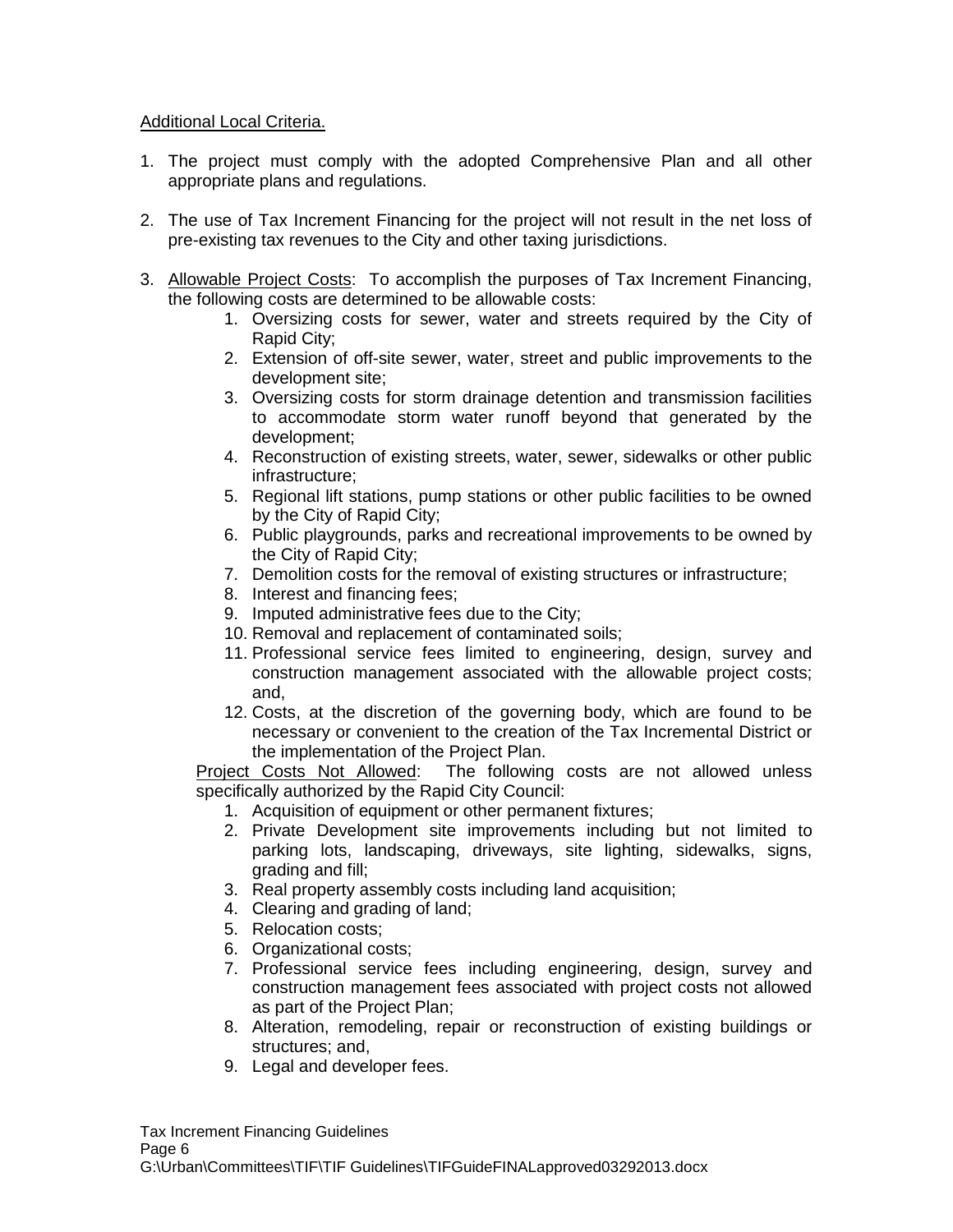Discretionary Criteria. In addition, the project should meet several of the following criteria. The project will be evaluated relative to the criteria outlined below. The extent to which a project meets these criteria will be used in evaluation of the project including the length of time a district may run.

- 1. The project will generate at least one full-time job for each \$10,000 in principal value of the Tax Increment Financing; or would create a minimum of 50 new jobs.
- 2. All Tax Increment Financing proceeds are used for the construction of public improvements.
- 3. The project involves the rehabilitation of a building listed on or eligible for listing on the National Register of Historic Places.
- 4. The project will directly benefit low and moderate income people, as defined by the U.S. Department of Housing and Urban Development as applied to the Community Development Block Grant Program. A project will meet this criterion if at least 51% of the jobs created will be held by or available to low and moderate income people.
- 5. The building or site that is to be redeveloped itself displays conditions of blight as established by the provisions of SDCL 11-9.
- 6. The project involves the start-up of an entirely new business or business operation within the City of Rapid City.
- 7. The project involves the expansion of an existing business located within Rapid City.
- 8. The project site has displayed a recent pattern of declining real property assessments, as measured by the Pennington County Director of Equalization.
- 9. The project costs are limited to those specific costs associated with a site that exceed the typical or average construction costs (i.e. excessive fill, relocation costs, additional foundation requirements associated with unusual soil conditions, extension of sewer or water mains, on-site or off-site vehicular circulation improvements, etc.)
- 10. The developer agrees to waive the five-year tax abatement.

## TAX INCREMENT FINANCING APPROVAL PROCESS

Following the review of the request to create a Tax Increment District or approval of a project plan by the Tax Increment Finance Project Review Committee, the staff shall notify the applicant of the Committee's action within seven (7) days.

If after reviewing the application the Tax Increment Finance Project Review Committee recommends approval of the creation of the Tax Increment District or approval of the project plan or revision to the project plan, the following approval process shall be initiated: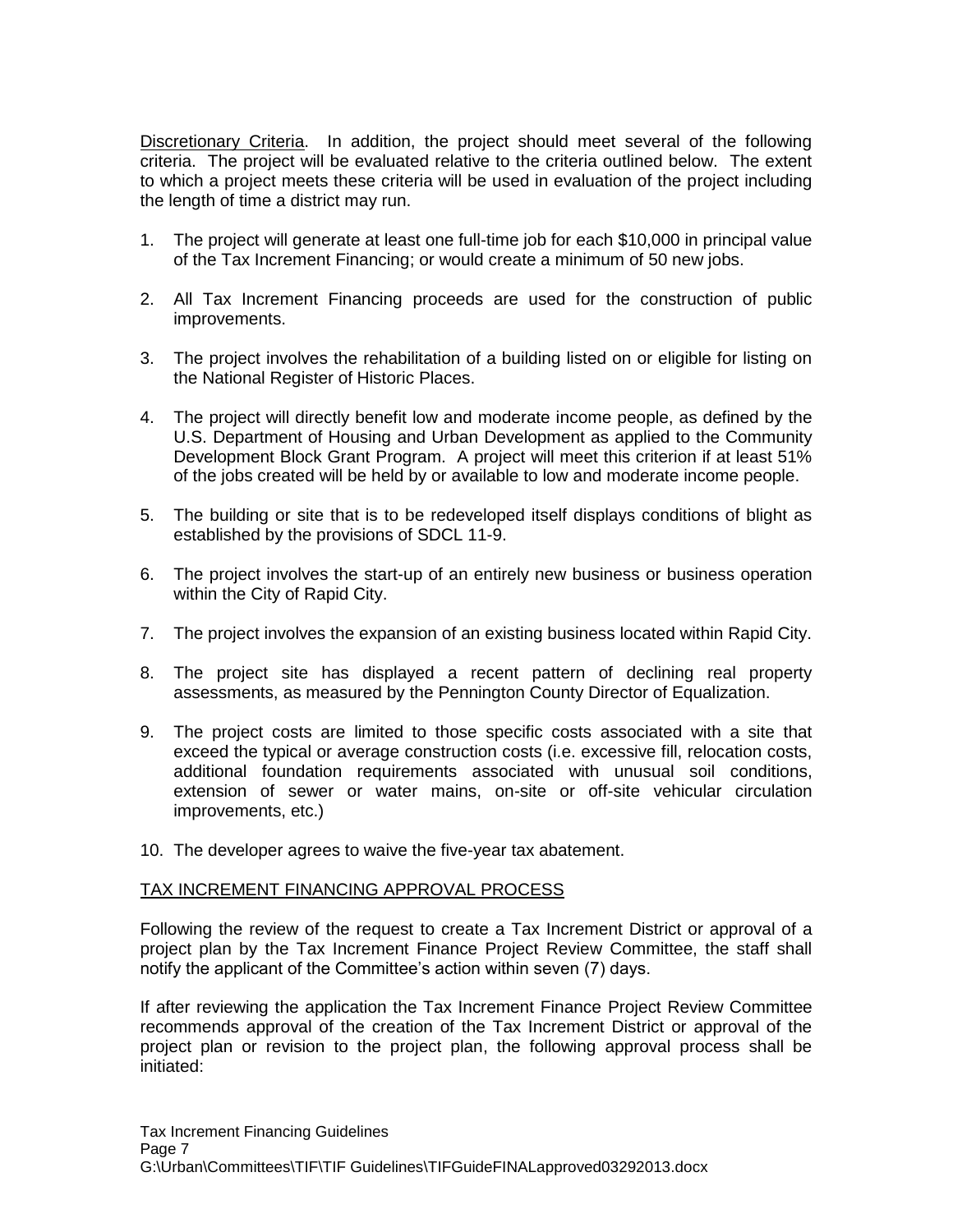- 1. Notification Process. Community Planning & Development Services will prepare two property owners lists: property owners inside the District boundaries and property owners adjacent to the District boundaries. Community Planning & Development Services will notify the petitioner when the lists are ready (there is a minimum charge to the petitioner of \$20 per list). Community Planning & Development Services will prepare an official letter of notification which must be sent by certified, return receipt mail to the property owners inside the proposed District boundaries and by first class mail to the property owners adjacent to the District boundaries. *NOTE: The date stamped white receipts must be submitted to Community Planning & Development Services within three days of completing the mailing and the green cards must be submitted to Community Planning & Development Services by 12:00 p.m. (noon) the day prior to the Planning Commission hearing. If all the green cards*  have not been returned, those that have been returned must be submitted to the Community *Planning & Development Services by the date and time identified. Green cards returned subsequently must be forwarded to Community Planning & Development Services.*
- 2. Preparation of a Project Plan. The City Staff shall prepare a Project Plan for the proposal. The Project Plan must meet certain statutory requirements including information about the use of the Tax Increment Financing funds. It shall also include a Resolution defining the proposed Tax Increment District. The Project Plan shall identify the actual percentage of commercial and industrial zoned acreage in the proposed District. The Staff shall forward the draft Resolution and Project Plan along with the Tax Increment Finance Project Review Committee recommendation to the Planning Commission.
- 3. Notification of Public Hearing. The City Staff shall prepare and publish a notice of public hearing by the Planning Commission prior to recommending the creation of the Tax Increment District.
- 4. Approval of the Project Plan. The Resolutions creating the Tax Increment District and Project Plan are then submitted to the Planning Commission for its recommendation. Following Planning Commission review and recommendation, the City Council shall set the recommended Resolution and Project Plan for Public Hearing at a future City Council meeting. The recommendation of the Legal and Finance Committee is forwarded to the City Council for its consideration following the Public Hearing.
- 5. Approval of the Development Agreement. Following approval of the Resolutions creating the Tax Increment District and the Project Plan by the City Council, the City Attorney shall draft a Development Agreement. The Agreement sets forth the mutual responsibilities of both parties. The Development Agreement is reviewed by the City Council who must authorize the Mayor and Finance Officer to sign the agreement.

If the Tax Increment Finance Project Review Committee does not recommend approval of the creation of the Tax Increment District, the applicant may appeal that decision to the Planning Commission. Upon approval by the Planning Commission, City Staff shall prepare the resolution creating the District and the proposal shall be reviewed as outlined above in Steps 1, 2 and 3. The decision of the Planning Commission on the creation of the Tax Increment District shall be final.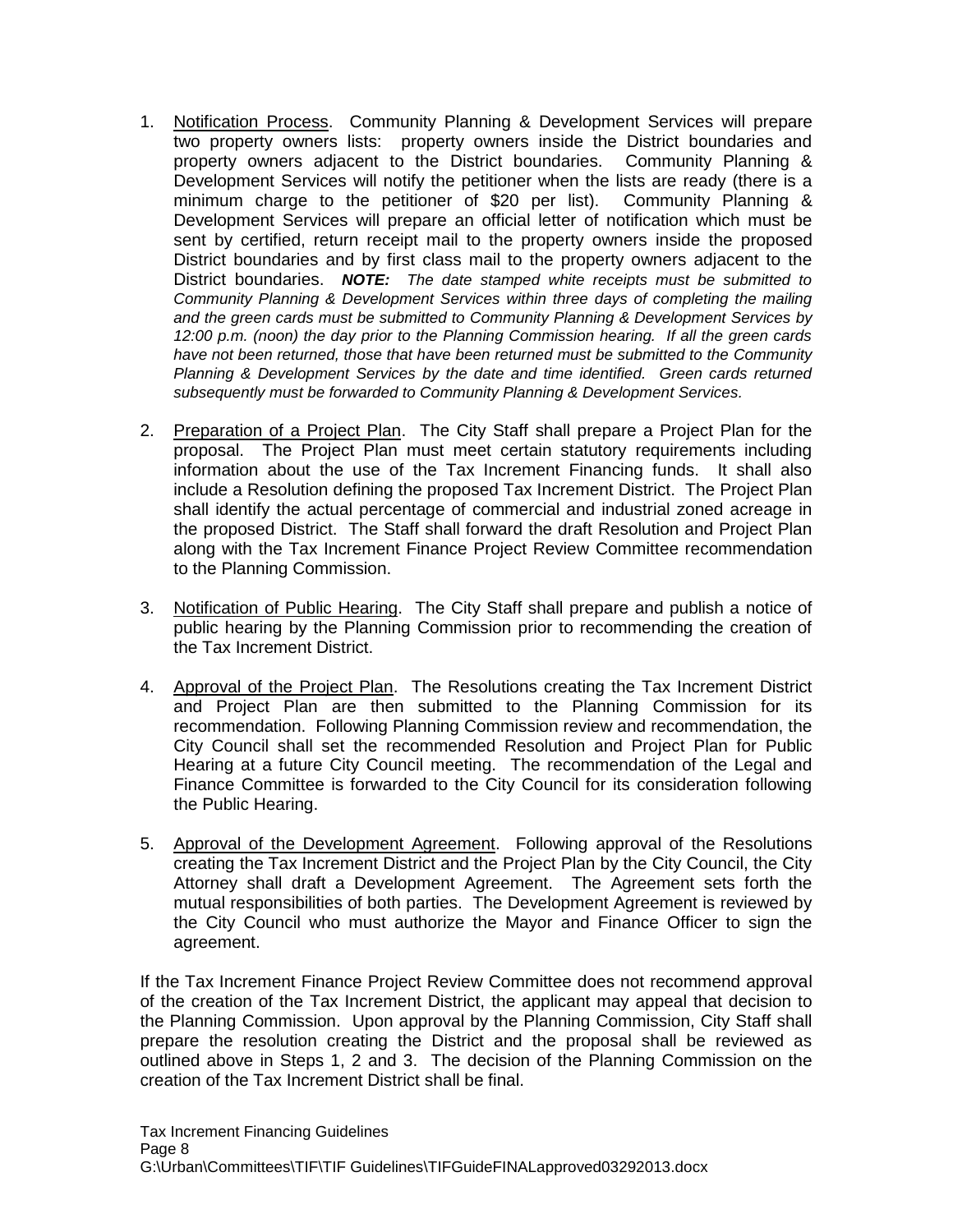If the Tax Increment Finance Project Review Committee does not recommend approval of the project plan, the applicant may appeal that decision to the Planning Commission. If the Planning Commission authorizes the preparation of the plan, City Staff shall prepare the project plan and the proposal shall be reviewed as outlined above in Steps 1, 2 and 3. If the Planning Commission denies the request to authorize the preparation of the project plan, the applicant may appeal that decision to the Legal and Finance Committee who shall make a recommendation to the City Council. If the City Council authorizes the preparation of the project plan, the proposal shall be reviewed as outlined above in Steps 1, 2 and 3. If the City Council does not authorize the preparation of the project plan, no further action shall be taken.

If the application is denied, resubmission of the request cannot occur for thirty (30) days from the date of denial.

## Process for Revising Approved Tax Increment District Project Plans

- 1. Submit written request to Community Planning & Development Services Staff.
- 2. Community Planning & Development Services Staff schedules a Tax Increment Finance Project Review Committee meeting for review of the request.
- 3. The Tax Increment Finance Project Review Committee shall meet with the applicant, review the request, take public comment and make a recommendation. If approved by the committee, the staff shall prepare the revised project plan. If denied by the committee, the applicant may appeal the decision to the Planning Commission. If the Planning Commission authorizes the preparation of the revised project plan, the staff shall prepare the revised project plan and submit the request in accordance with the procedures that follow. If the Planning Commission does not authorize the preparation of the revised project plan, the applicant may appeal that decision to the Legal and Finance Committee who shall provide a recommendation to the City Council. If the City Council authorizes the preparation of the revised plan, the staff shall prepare the revised project plan and submit the request in accordance with the procedures that follow. If the City Council does not authorize the preparation of the revised project plan, no further action shall be taken.
- 4. Pursuant to the provisions of SDCL 11-9-18, the Planning Commission considers the proposed revisions and approves any changes by resolution.
- 5. Upon approval by the Planning Commission, the request is forwarded to the Legal and Finance Committee.
- 6. The recommendation of the Legal and Finance Committee is forwarded to the City Council; City Council may approve, amend or reject the revised Project Plan.
- 7. The City Finance Office shall provide an "Annual Summary of all Active Tax Increment Financing Districts" to the City Council on or before July 31 of each year utilizing the Summary of Current Interest Rate on Active Districts spreadsheet with the addition of Prior Assessment and Revenues Received Information.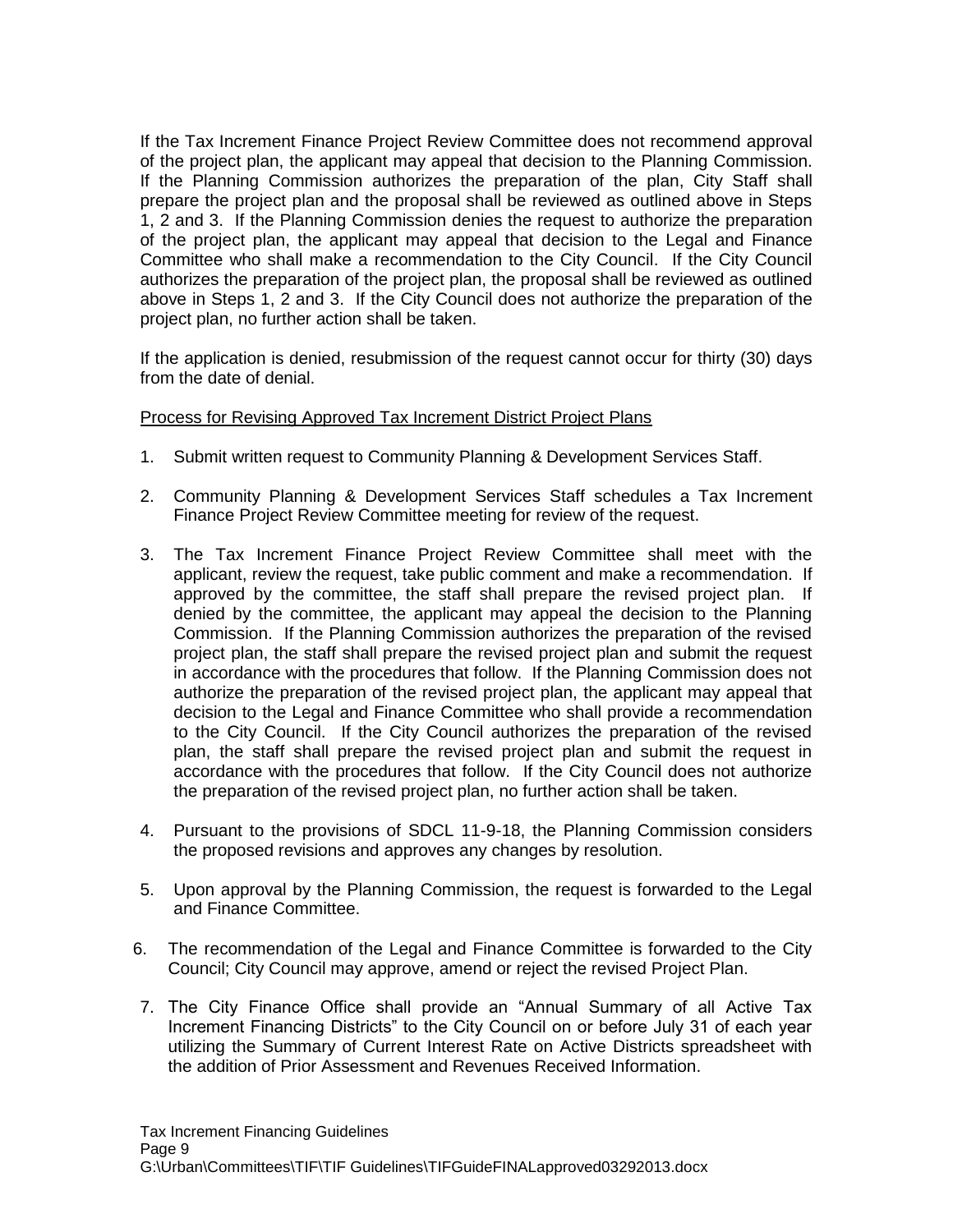## GENERAL RULES OF THE TAX INCREMENT FINANCING PROGRAM

All approved projects must comply with the following general rules.

- 1. Tax Increment Financing shall not be used for the construction of residential structures.
- 2. Any Tax Increment Financing assisted rehabilitation within a National Historic District must be carried out according to the Secretary of the Interior's Standards for Rehabilitation.
- 3. The Developer is responsible for acquiring all necessary financing. The City assumes no responsibility for the repayment of any loan or bond beyond the tax allocations outlined in the Project Plan and the funds received.
- 4. Each applicant shall provide a Tax Increment Financing proposal from a prospective lender of his choosing which shall address these loan terms and conditions:
	- Fixed or variable interest rate, if variable state frequency of pricing adiustments
	- Interest rate index
	- Interest rate spread over/under index, if any
	- Loan term
	- Collateral
	- Guaranty requirements from the developer
	- All identity of interests between developer and lender

The City Finance Officer will review and analyze the proposed financing terms and forward a recommendation for approval or disapproval to the City Council along with the Developers Agreement or proposal for refinancing. If the City Finance Officer concludes that the proposal is not competitive with current market conditions or is otherwise unsatisfactory, a report detailing the deficiencies shall also be forwarded to the City Council.

The City reserves the right to require the refinancing of any existing Tax Increment Finance loan utilizing whatever means the City decides most beneficial to the taxpayers at any time during the term of the developer's agreement. This shall include the City's right to require that the developer assign and/or reassign the Tax Increment Finance loan to the City or any other entity designated by the City. Each project plan and developer's agreement shall include language that allows the City to be reimbursed for any and all project costs should they elect to either finance or refinance the Tax Increment Finance loan.

For purposes of development of the project plan all interest expenses shall be calculated utilizing a fixed rate not to exceed 9 percent annual interest. This interest amount shall be included in the project plan and at no time during the term of the project shall the actual interest expense exceed the amount budgeted in the project plan.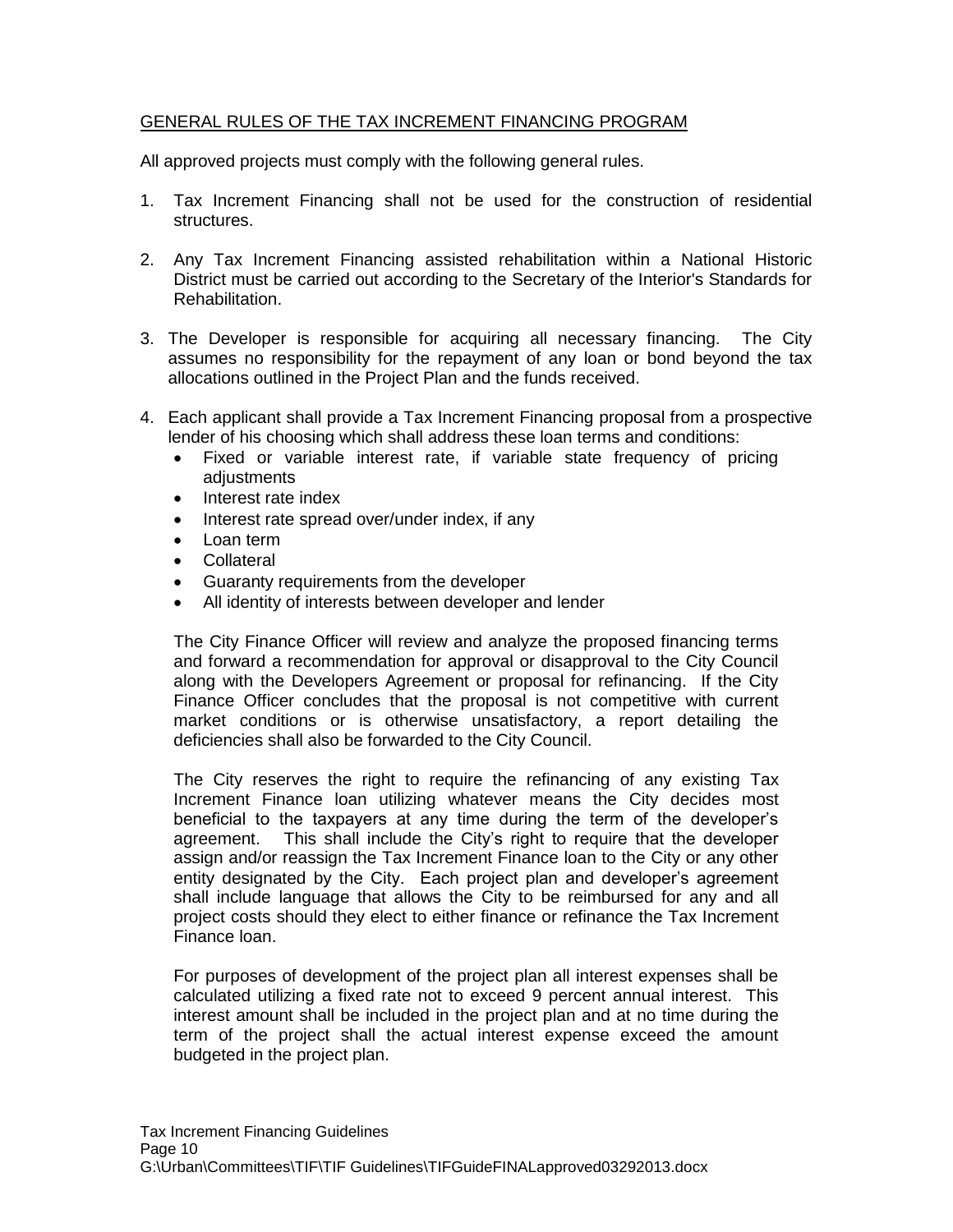- 5. An Imputed Administrative Fee shall be charged by the City of Rapid City to every Tax Increment District for which a Project Plan is approved in the amount of \$20,000. Such fee shall be paid to the City as a project cost from the tax increment fund balance in year five of the Tax Increment District. For an initial Tax Increment District application that includes phases an additional \$2,000 of Imputed Administrative Fee shall be paid to the City. Should subsequent amendment of a Tax Increment District result in a phased Project Plan an additional \$5,000 of Imputed Administrative Fee shall be paid to the City.
- 6. Submission of the final costs certification shall be made to the Finance Office no later than 120 days after acceptance of the final project within the phase and receipt of warranty surety, if required.

COUNCIL APPROVED December 2, 1991 COUNCIL AMENDED AND APPROVED March 21, 1994 COUNCIL AMENDED AND APPROVED April 18, 2005 COUNCIL AMENDED AND APPROVED March 20, 2006 COUNCIL AMENDED AND APPROVED May 5, 2006 COUNCIL AMENDED AND APPROVED April 7, 2008 COUNCIL AMENDED AND APPROVED December 15, 2008 COUNCIL AMENDED AND APPROVED December 6, 2010 COUNCIL AMENDED AND APPROVED March 18, 2013